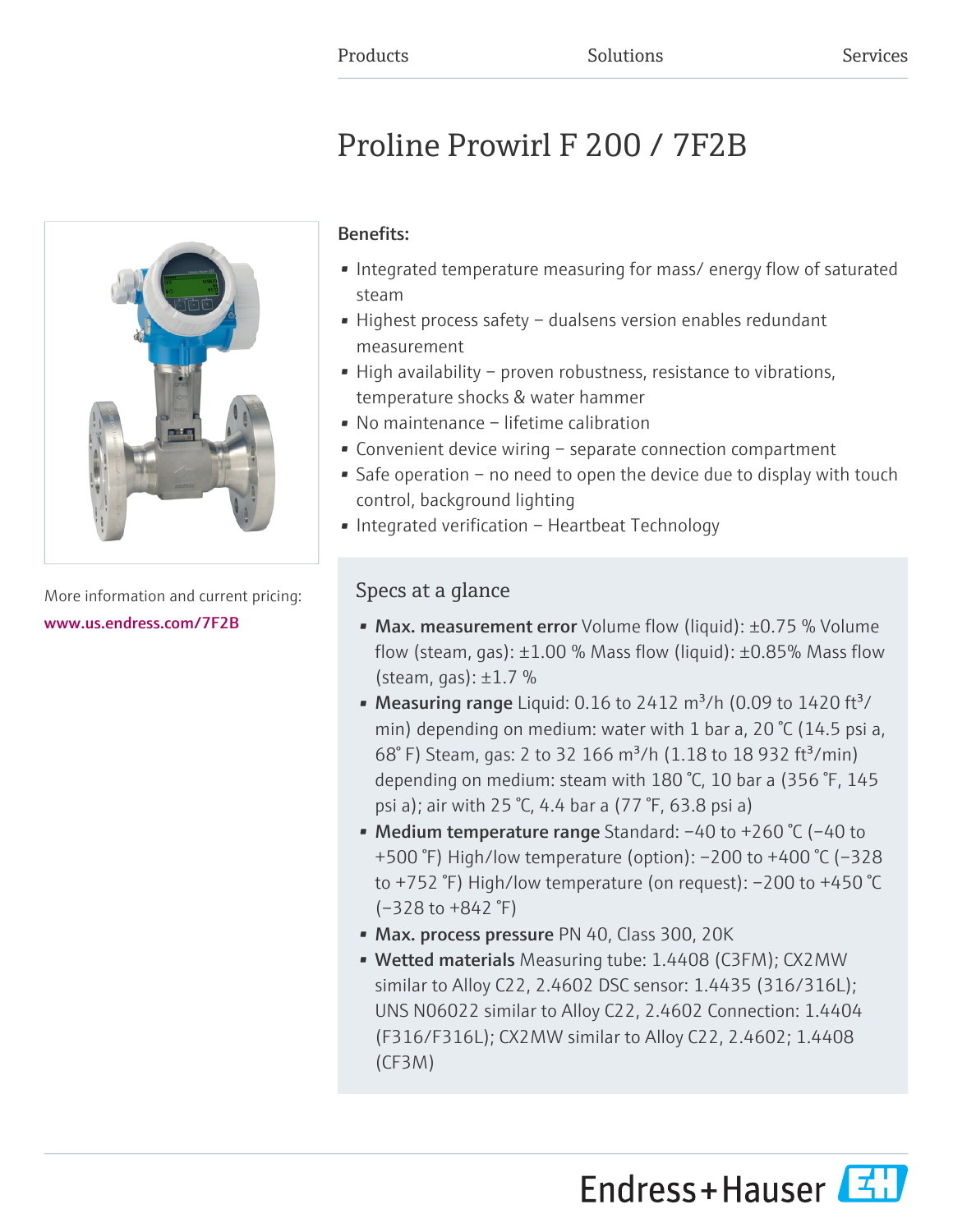Field of application: The Prowirl F measuring tube is the first choice in heavy duty applications. The proven and patented capacitive DSC sensor ensures high precision measured values even under the toughest process conditions. Prowirl F 200 offers wetsteam detection and industrycompliant two-wire technology for seamless integration into existing infrastructures and control systems, as well as high operational safety in hazardous areas thanks to an intrinsically safe design, and a familiar installation procedure.

# Features and specifications

# Liquids Measuring principle

Vortex

#### Product headline

The flowmeter with detection of wet steam conditions, available as compact or remote version.

Integrated temperature measurement for mass/energy flow of saturated steam.

Suitable for a wide range of applications; optimized for steam applications.

#### Sensor features

Highest process safety – dualsens version enables redundant measurement. High availability – proven robustness, resistance to vibrations, temperature shocks & water hammer. No maintenance – lifetime calibration.

Wet steam detection and measurement for DN 25 to 100 (1 to 4"). Inlet run compensation. Face-to-face length according to industry standard.

#### Transmitter features

Convenient device wiring – separate connection compartment. Safe operation – no need to open the device due to display with touch control, background lighting. Integrated verification – Heartbeat Technology. Display module with data transfer function. Robust dual-compartment housing. Plant safety: worldwide approvals (SIL, Haz. area).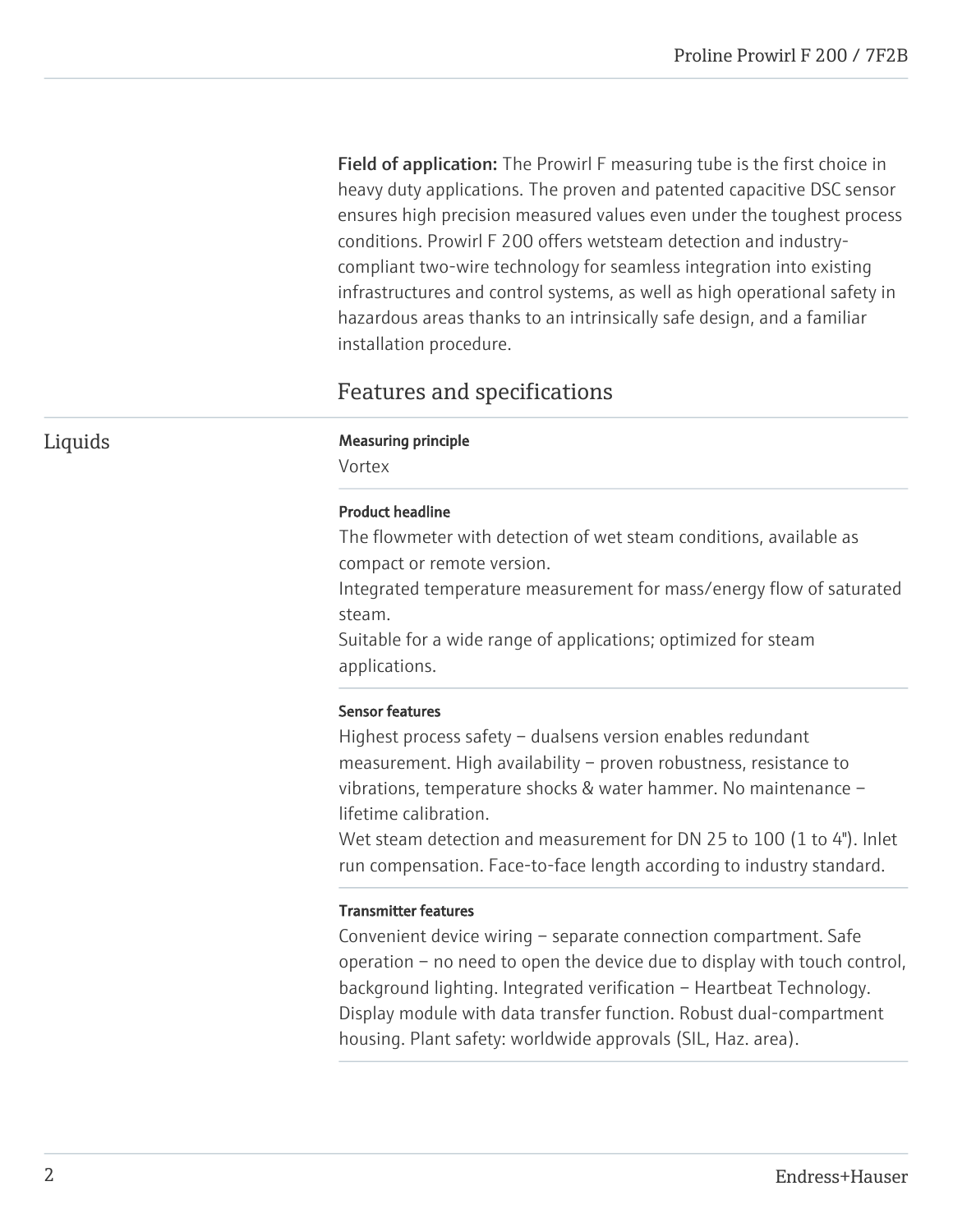# Liquids

#### Nominal diameter range

DN 15 to 300 (½ to 12")

#### Wetted materials

Measuring tube: 1.4408 (C3FM); CX2MW similar to Alloy C22, 2.4602 DSC sensor: 1.4435 (316/316L); UNS N06022 similar to Alloy C22, 2.4602 Connection: 1.4404 (F316/F316L); CX2MW similar to Alloy C22, 2.4602; 1.4408 (CF3M)

#### Measured variables

Volume flow, mass flow, corrected volume flow, energy flow, heat flow difference, temperature

#### Max. measurement error

Volume flow (liquid): ±0.75 % Volume flow (steam, gas): ±1.00 % Mass flow (liquid): ±0.85% Mass flow (steam, gas):  $\pm 1.7$  %

#### Measuring range

Liquid: 0.16 to 2412  $\text{m}^3$ /h (0.09 to 1420 ft<sup>3</sup>/min) depending on medium: water with 1 bar a, 20  $\degree$ C (14.5 psi a, 68 $\degree$ F) Steam, gas: 2 to 32 166  $\text{m}^3$ /h (1.18 to 18 932 ft $^3$ /min) depending on medium: steam with 180 °C, 10 bar a (356 °F, 145 psi a); air with 25 °C, 4.4 bar a (77 °F, 63.8 psi a)

#### Max. process pressure

PN 40, Class 300, 20K

#### Medium temperature range

Standard: –40 to +260 °C (–40 to +500 °F) High/low temperature (option): –200 to +400 °C (–328 to +752 °F) High/low temperature (on request):  $-200$  to  $+450$  °C ( $-328$  to  $+842$  °F)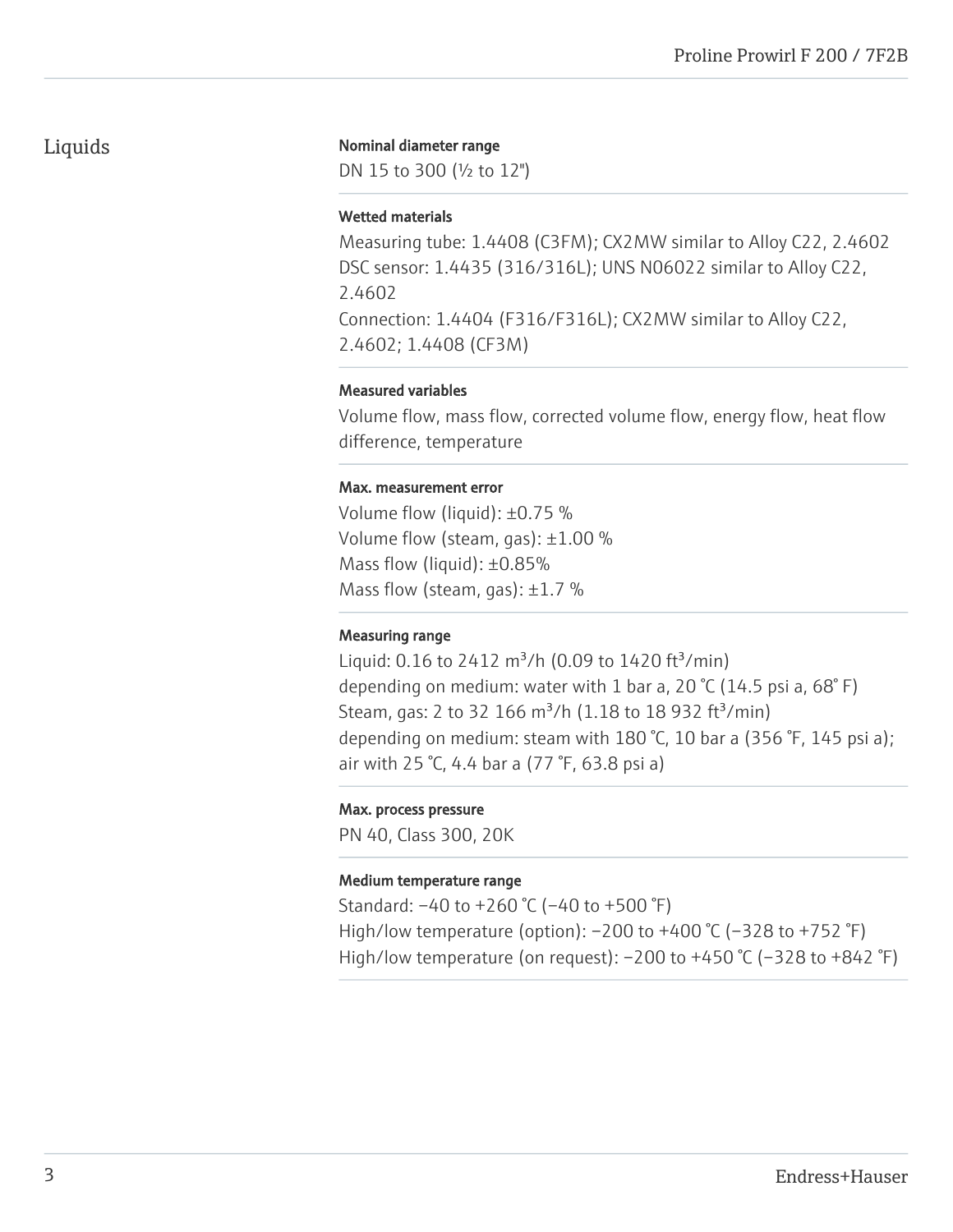# Liquids

#### Ambient temperature range

Compact version (standard):  $-40$  to  $+80$  °C ( $-40$  to  $+176$  °F) Compact version (option):  $-50$  to  $+80$  °C ( $-58$  to  $+176$  °F) Remote version (standard):  $-40$  to  $+85$  °C ( $-40$  to  $+185$  °F) Remote version (option): –50 to +85 °C (–58 to +185 °F)

#### Sensor housing material

Sensor connection housing: AlSi10Mg, coated; 1.4408 (CF3M)

#### Transmitter housing material

AlSi10Mg, coated; 1.4404 (316L)

#### Degree of protection

Compact version: IP66/67, type 4X enclosure Sensor remote version: IP66/67, type 4X enclosure Transmitter remote version: IP66/67, type 4X enclosure

#### Display/Operation

4‐line backlit display with touch control (operation from outside) Configuration via local display and operating tools possible Remote display available

#### **Outputs**

4‐20 mA HART (passive) 4‐20 mA (passive) Pulse/frequency/switch output (passive)

#### Inputs

Current Input 4‐20 mA (passive)

#### Digital communication

HART, PROFIBUS PA, FOUNDATION Fieldbus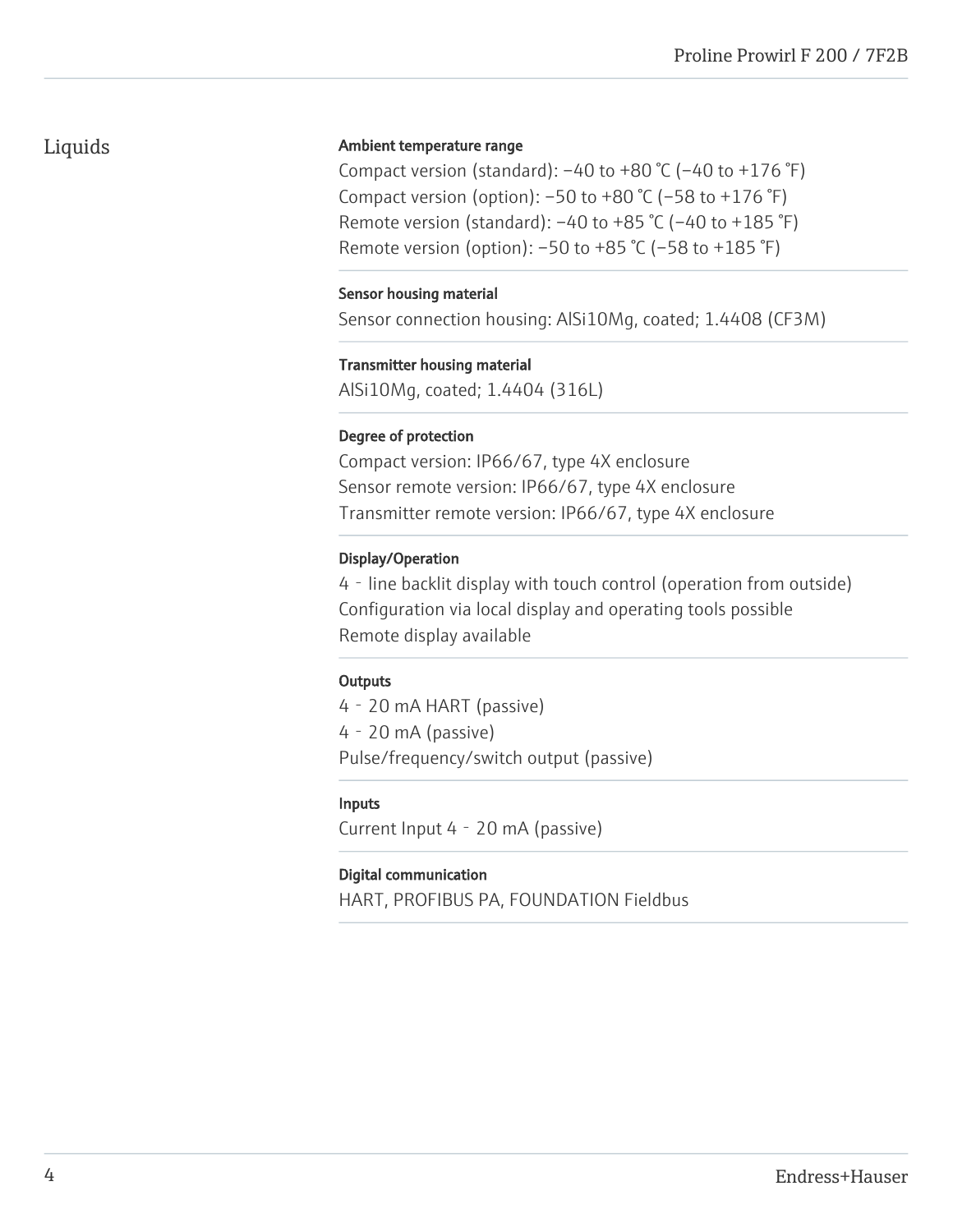#### Power supply

DC 12 to 35 V (4 - 20 mA HART with/without pulse/frequency/switch output) DC 12 to 30 V (4‐20 mA HART, 4‐20 mA) DC 12 to 35 V (4 - 20 mA HART, pulse/frequency/switch output, 4 - 20 mA input) DC 9 to 32 V (PROFIBUS PA, pulse/frequency/switch output)

#### Hazardous area approvals

ATEX, IECEx, cCSAus, EAC

#### Other approvals and certificates

#### Functional safety

Functional safety according to IEC 61508, applicable in safety-relevant applications in accordance with IEC 61511

#### Metrological approvals and certificates

Calibration performed on accredited calibration facilities (acc. to ISO/IEC 17025)

Heartbeat Technology complies with the requirements for measurement traceability according to ISO 9001:2015 – Section 7.1.5.2 a (TÜV SÜD attestation)

#### Pressure approvals and certificates

PED, CRN, AD 2000

#### Material certificates

3.1 material NACE MR0175/MR0103, PMI (on request); welding test acc. to ISO 15614 - 1, similar to ASME IX (on request)

#### Gas **Gas** Measuring principle

Vortex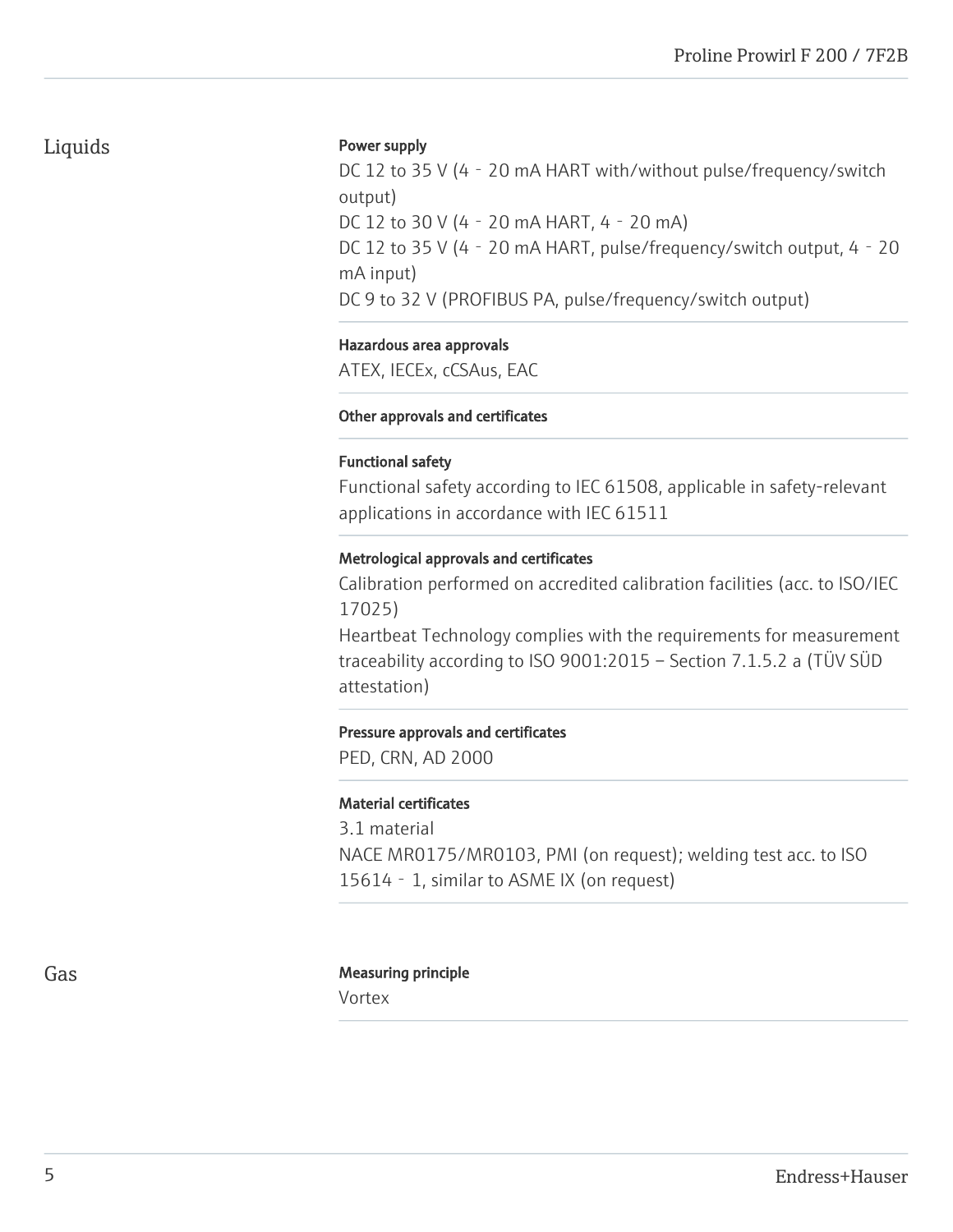#### Product headline

The flowmeter with detection of wet steam conditions, available as compact or remote version.

Integrated temperature measurement for mass/energy flow of saturated steam.

Suitable for a wide range of applications; optimized for steam applications.

#### Sensor features

Highest process safety – dualsens version enables redundant measurement. High availability – proven robustness, resistance to vibrations, temperature shocks & water hammer. No maintenance – lifetime calibration.

Wet steam detection and measurement for DN 25 to 100 (1 to 4"). Inlet run compensation. Face-to-face length according to industry standard.

#### Transmitter features

Convenient device wiring – separate connection compartment. Safe operation – no need to open the device due to display with touch control, background lighting. Integrated verification – Heartbeat Technology. Display module with data transfer function. Robust dual-compartment housing. Plant safety: worldwide approvals (SIL, Haz. area).

#### Nominal diameter range

DN 15 to 300 (½ to 12")

#### Wetted materials

Measuring tube: 1.4408 (C3FM); CX2MW similar to Alloy C22, 2.4602 DSC sensor: 1.4435 (316/316L); UNS N06022 similar to Alloy C22, 2.4602 Connection: 1.4404 (F316/F316L); CX2MW similar to Alloy C22, 2.4602; 1.4408 (CF3M)

#### Measured variables

Volume flow, mass flow, corrected volume flow, energy flow, heat flow difference, temperature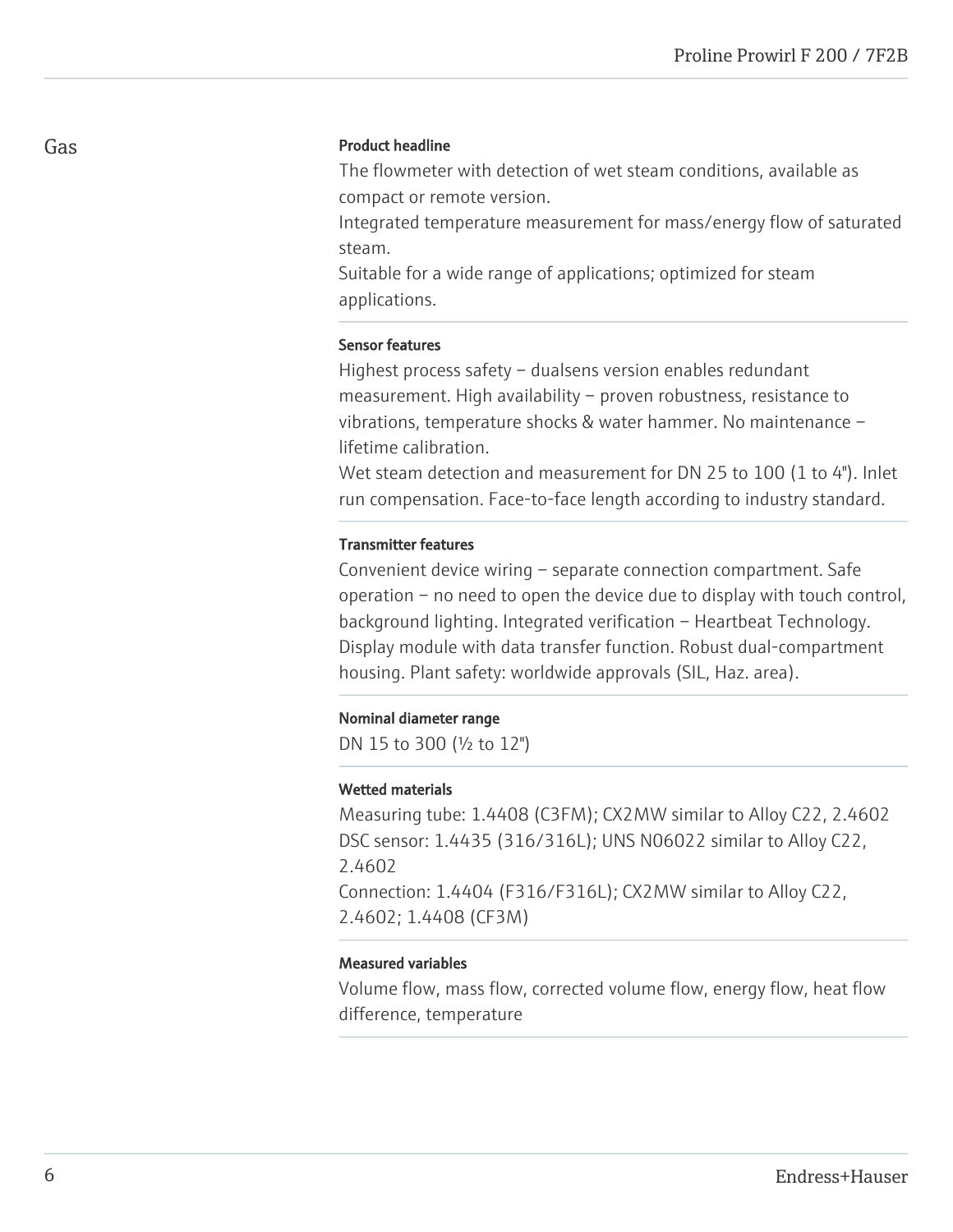#### Max. measurement error

Volume flow (liquid): ±0.75 % Volume flow (steam, gas): ±1.00 % Mass flow (liquid): ±0.85% Mass flow (steam, gas):  $\pm 1.7$  %

#### Measuring range

Liquid:  $0.16$  to 2412 m<sup>3</sup>/h (0.09 to 1420 ft<sup>3</sup>/min) depending on medium: water with 1 bar a, 20  $\degree$ C (14.5 psi a, 68 $\degree$ F) Steam, gas: 2 to 32 166 m<sup>3</sup>/h (1.18 to 18 932 ft<sup>3</sup>/min) depending on medium: steam with 180 °C, 10 bar a (356 °F, 145 psi a); air with 25 °C, 4.4 bar a (77 °F, 63.8 psi a)

#### Max. process pressure

PN 40, Class 300, 20K

#### Medium temperature range

Standard: –40 to +260 °C (–40 to +500 °F) High/low temperature (option): –200 to +400 °C (–328 to +752 °F) High/low temperature (on request):  $-200$  to  $+450$  °C ( $-328$  to  $+842$  °F)

#### Ambient temperature range

Compact version (standard):  $-40$  to  $+80$  °C ( $-40$  to  $+176$  °F) Compact version (option):  $-50$  to  $+80$  °C ( $-58$  to  $+176$  °F) Remote version (standard):  $-40$  to  $+85$  °C ( $-40$  to  $+185$  °F) Remote version (option):  $-50$  to  $+85$  °C ( $-58$  to  $+185$  °F)

#### Sensor housing material

Sensor connection housing: AlSi10Mg, coated; 1.4408 (CF3M)

#### Transmitter housing material

AlSi10Mg, coated; 1.4404 (316L)

#### Degree of protection

Compact version: IP66/67, type 4X enclosure Sensor remote version: IP66/67, type 4X enclosure Transmitter remote version: IP66/67, type 4X enclosure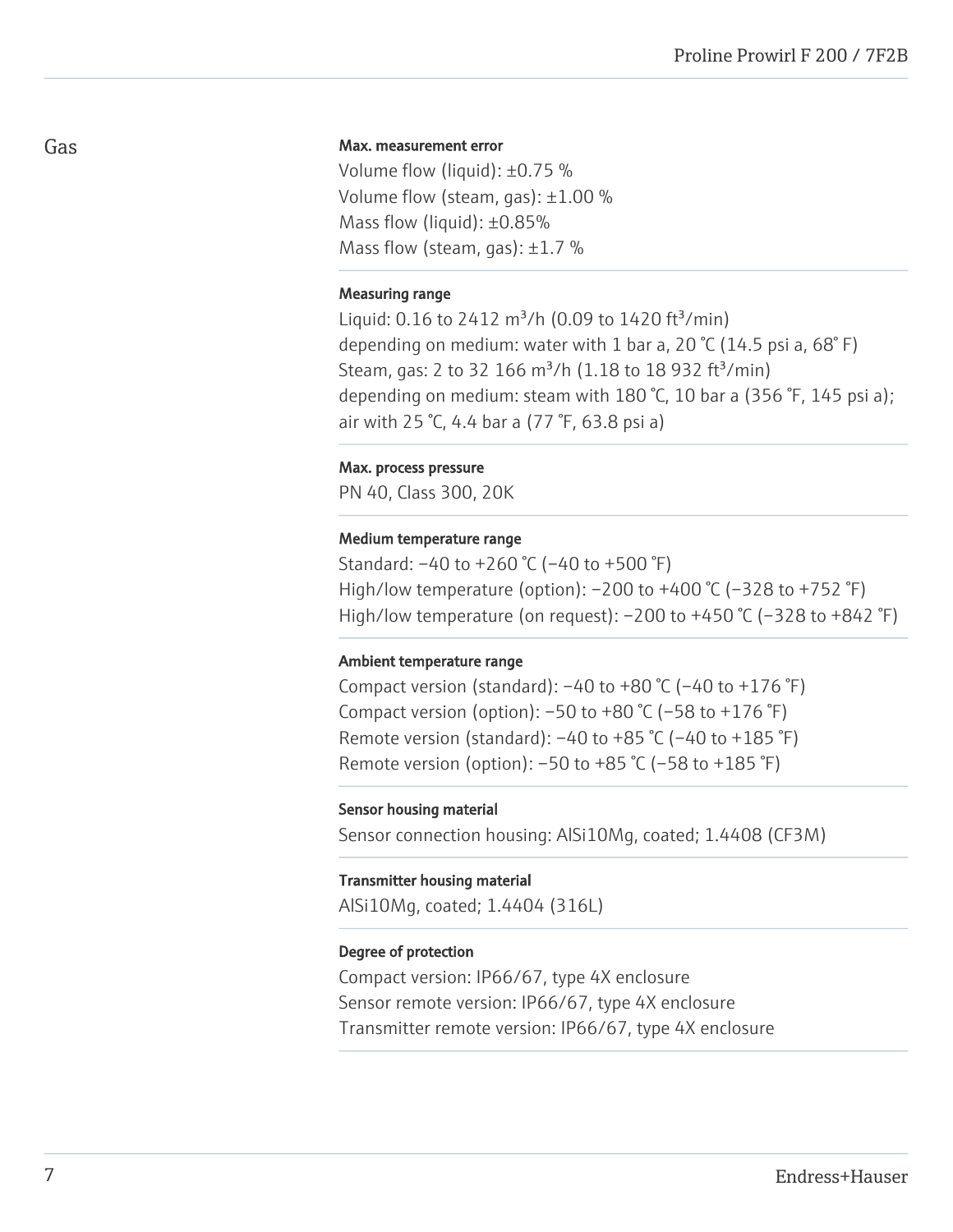#### Gas

#### Display/Operation

4‐line backlit display with touch control (operation from outside) Configuration via local display and operating tools possible Remote display available

#### **Outputs**

4‐20 mA HART (passive) 4‐20 mA (passive) Pulse/frequency/switch output (passive)

#### Inputs

Current input 4‐20 mA (passive)

#### Digital communication

HART, PROFIBUS PA, FOUNDATION Fieldbus

#### Power supply

DC 12 to 35 V (4 - 20 mA HART with/without pulse/frequency/switch output) DC 12 to 30 V (4‐20 mA HART, 4‐20 mA) DC 12 to 35 V (4 - 20 mA HART, pulse/frequency/switch output, 4 - 20 mA input) DC 9 to 32 V (PROFIBUS PA, pulse/frequency/switch output)

#### Hazardous area approvals

ATEX, IECEx, cCSAus, EAC

#### Other approvals and certificates

#### Functional safety

Functional safety according to IEC 61508, applicable in safety-relevant applications in accordance with IEC 61511

#### Metrological approvals and certificates

Calibration performed on accredited calibration facilities (acc. to ISO/IEC 17025)

Heartbeat Technology complies with the requirements for measurement traceability according to ISO 9001:2015 – Section 7.1.5.2 a (TÜV SÜD attestation)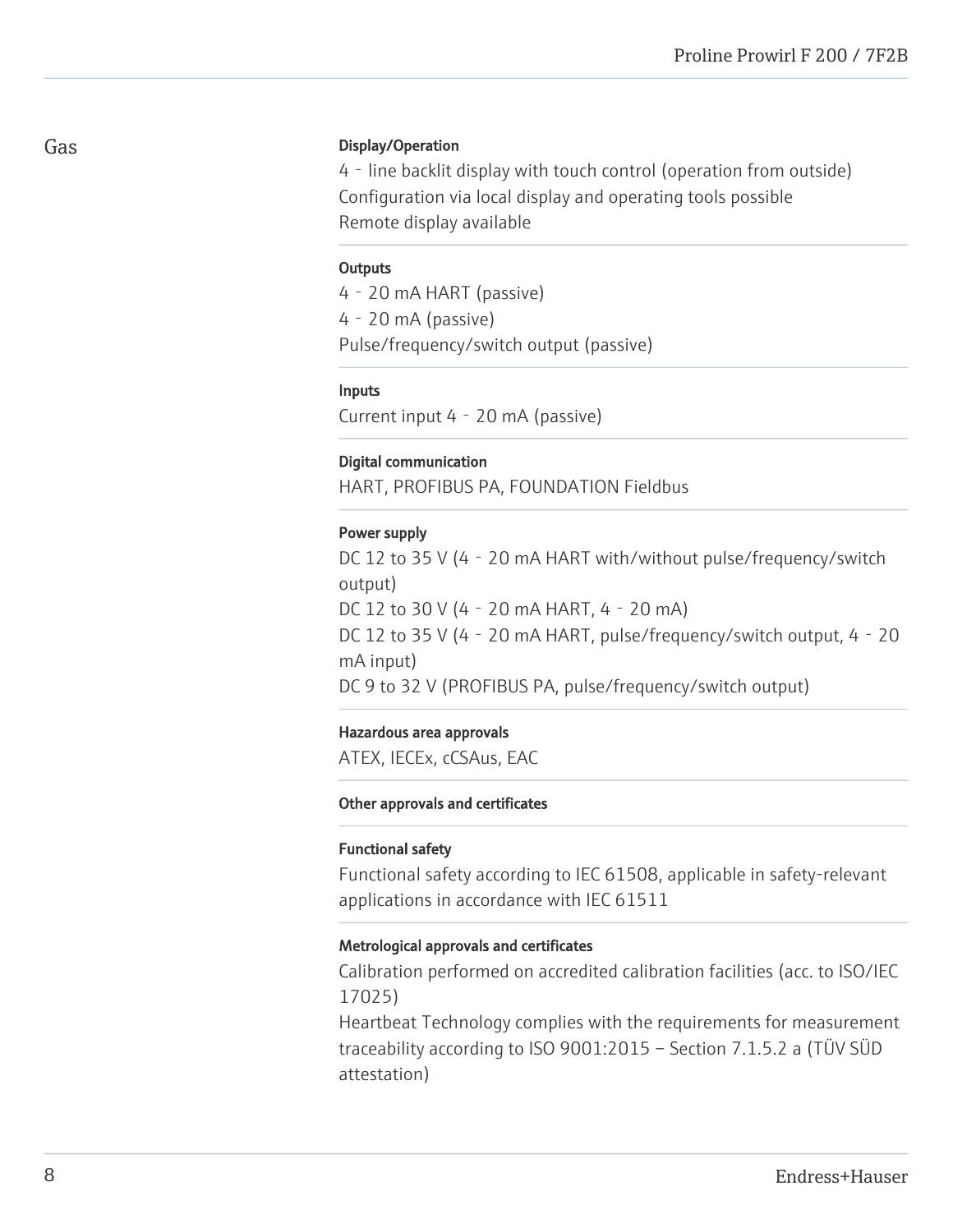#### Pressure approvals and certificates

PED, CRN, AD 2000

#### Material certificates

3.1 material NACE MR0175/MR0103, PMI (on request); welding test acc. to ISO 15614 - 1, similar to ASME IX (on request)

#### Steam Measuring principle

Vortex

#### Product headline

The flowmeter with detection of wet steam conditions, available as compact or remote version.

Integrated temperature measurement for mass/energy flow of saturated steam.

Suitable for a wide range of applications; optimized for steam applications.

#### Sensor features

Highest process safety – dualsens version enables redundant measurement. High availability – proven robustness, resistance to vibrations, temperature shocks & water hammer. No maintenance – lifetime calibration.

Wet steam detection and measurement for DN 25 to 100 (1 to 4"). Inlet run compensation. Face-to-face length according to industry standard.

#### Transmitter features

Convenient device wiring – separate connection compartment. Safe operation – no need to open the device due to display with touch control, background lighting. Integrated verification – Heartbeat Technology. Display module with data transfer function. Robust dual-compartment housing. Plant safety: worldwide approvals (SIL, Haz. area).

#### Nominal diameter range

DN 15 to 300 (½ to 12")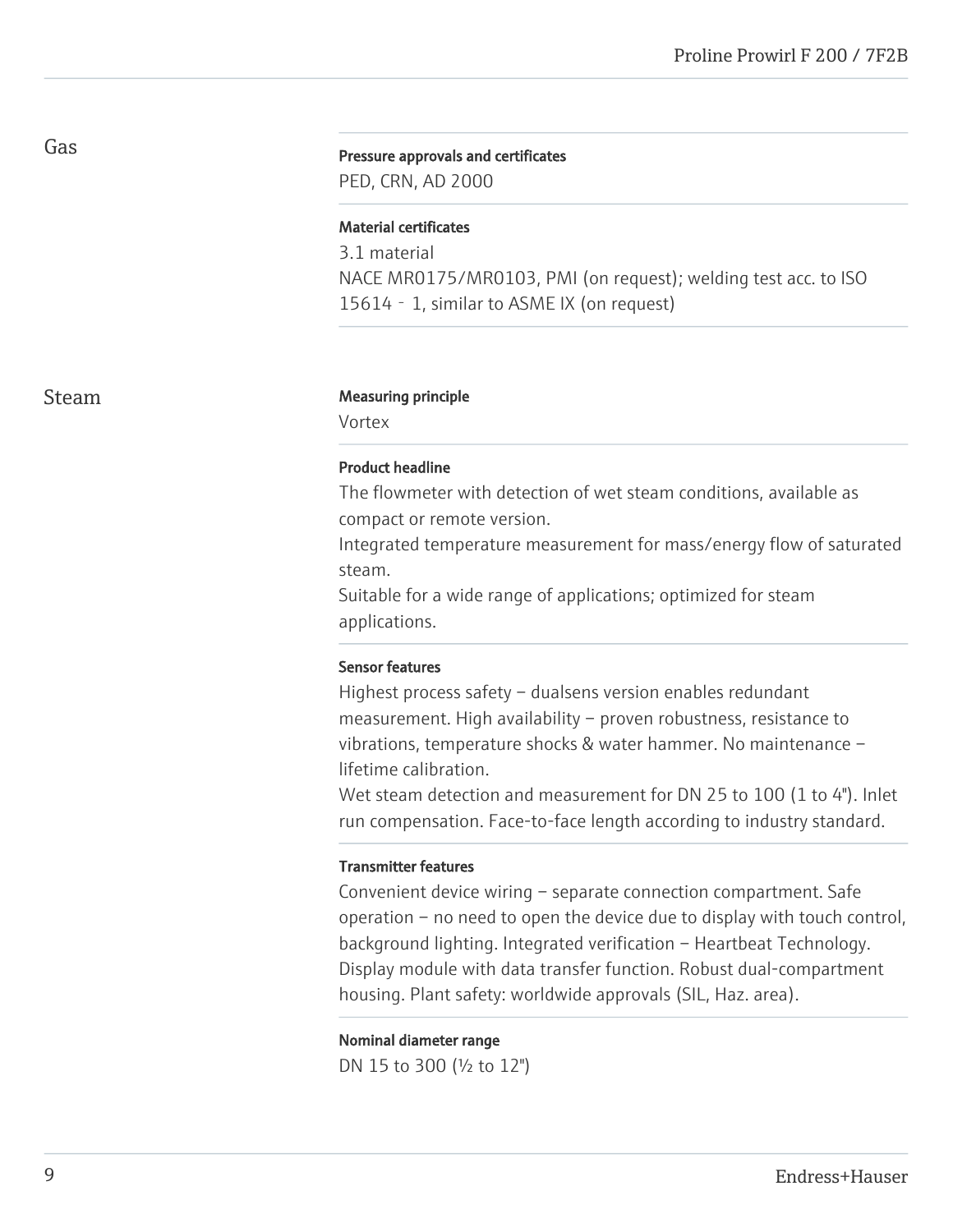# Steam

#### Wetted materials

Measuring tube: 1.4408 (C3FM); CX2MW similar to Alloy C22, 2.4602 DSC sensor: 1.4435 (316/316L); UNS N06022 similar to Alloy C22, 2.4602 Connection: 1.4404 (F316/F316L); CX2MW similar to Alloy C22, 2.4602; 1.4408 (CF3M)

#### Measured variables

Volume flow, mass flow, corrected volume flow, energy flow, heat flow difference, temperature

#### Max. measurement error

Volume flow (liquid): ±0.75 % Volume flow (steam, gas): ±1.00 % Mass flow (liquid): ±0.85% Mass flow (steam,, gas):  $\pm 1.7$  %

#### Measuring range

Liquid:  $0.16$  to 2412 m<sup>3</sup>/h (0.09 to 1420 ft<sup>3</sup>/min) depending on medium: water with 1 bar a, 20 °C (14.5 psi a, 68°F) Steam, gas: 2 to 32 166  $\text{m}^3$ /h (1.18 to 18 932 ft $^3$ /min) depending on medium: steam with 180 °C, 10 bar a (356 °F, 145 psi a); air with 25 °C, 4.4 bar a (77 °F, 63.8 psi a)

#### Max. process pressure

PN 40, Class 300, 20K

#### Medium temperature range

Standard: –40 to +260 °C (–40 to +500 °F) High/low temperature (option): –200 to +400 °C (–328 to +752 °F) High/low temperature (on request):  $-200$  to  $+450$  °C ( $-328$  to  $+842$  °F)

#### Ambient temperature range

Compact version (standard):  $-40$  to  $+80$  °C ( $-40$  to  $+176$  °F) Compact version (option):  $-50$  to  $+80$  °C ( $-58$  to  $+176$  °F) Remote version (standard):  $-40$  to  $+85$  °C ( $-40$  to  $+185$  °F) Remote version (option):  $-50$  to  $+85$  °C ( $-58$  to  $+185$  °F)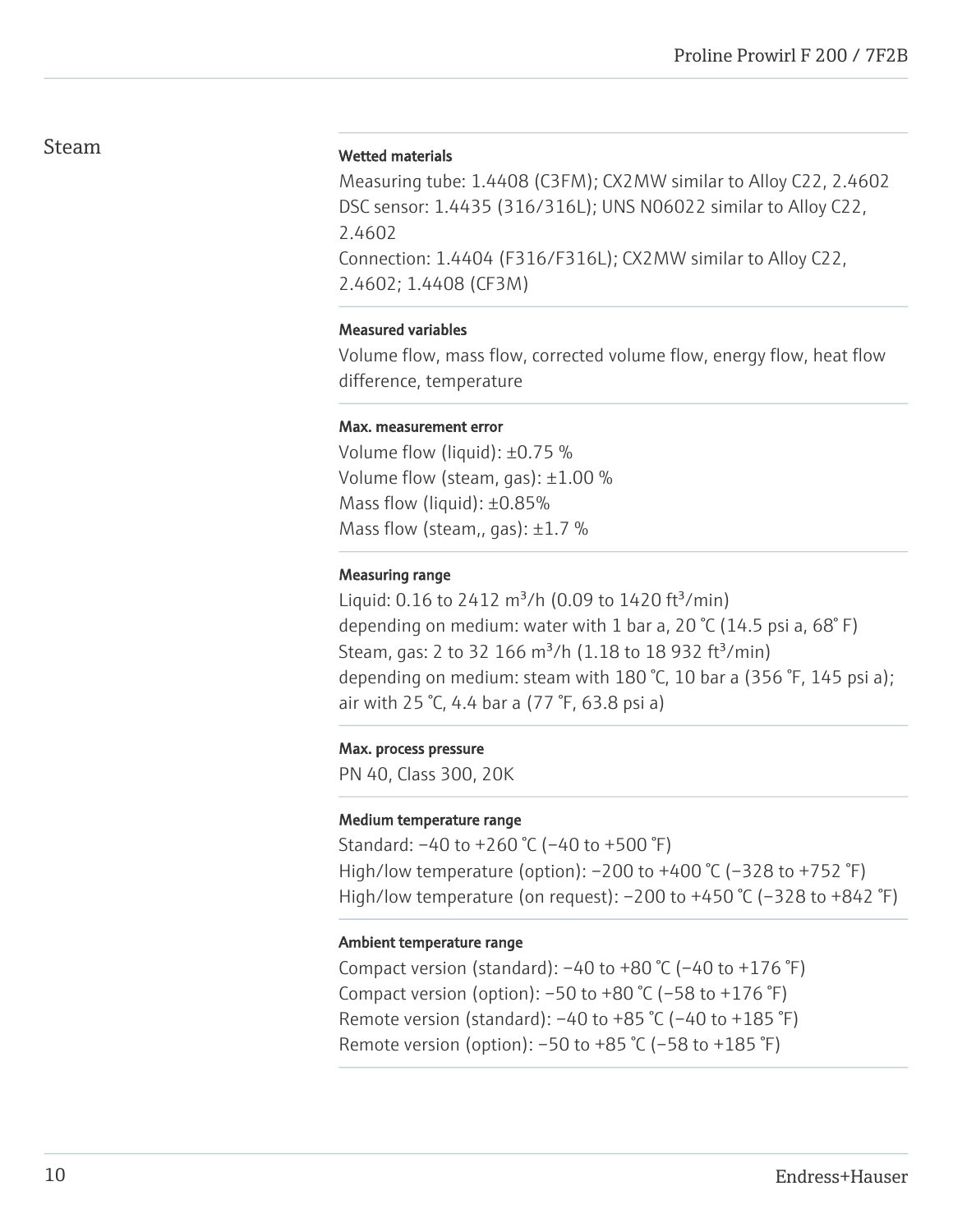# Steam

#### Sensor housing material

Sensor connection housing: AlSi10Mg, coated; 1.4408 (CF3M)

#### Transmitter housing material

AlSi10Mg, coated; 1.4404 (316L)

#### Degree of protection

Compact version: IP66/67, type 4X enclosure Sensor remote version: IP66/67, type 4X enclosure Transmitter remote version: IP66/67, type 4X enclosure

#### Display/Operation

4‐line backlit display with touch control (operation from outside) Configuration via local display and operating tools possible Remote display available

#### **Outputs**

4‐20 mA HART (passive) 4‐20 mA (passive) Pulse/frequency/switch output (passive)

#### Inputs

Current input 4‐20 mA (passive)

#### Digital communication

HART, PROFIBUS PA, FOUNDATION Fieldbus

#### Power supply

DC 12 to 35 V (4 - 20 mA HART with/without pulse/frequency/switch output) DC 12 to 30 V (4‐20 mA HART, 4‐20 mA) DC 12 to 35 V (4 - 20 mA HART, pulse/frequency/switch output, 4 - 20 mA input) DC 9 to 32 V (PROFIBUS PA, pulse/frequency/switch output)

#### Hazardous area approvals

ATEX, IECEx, cCSAus, EAC